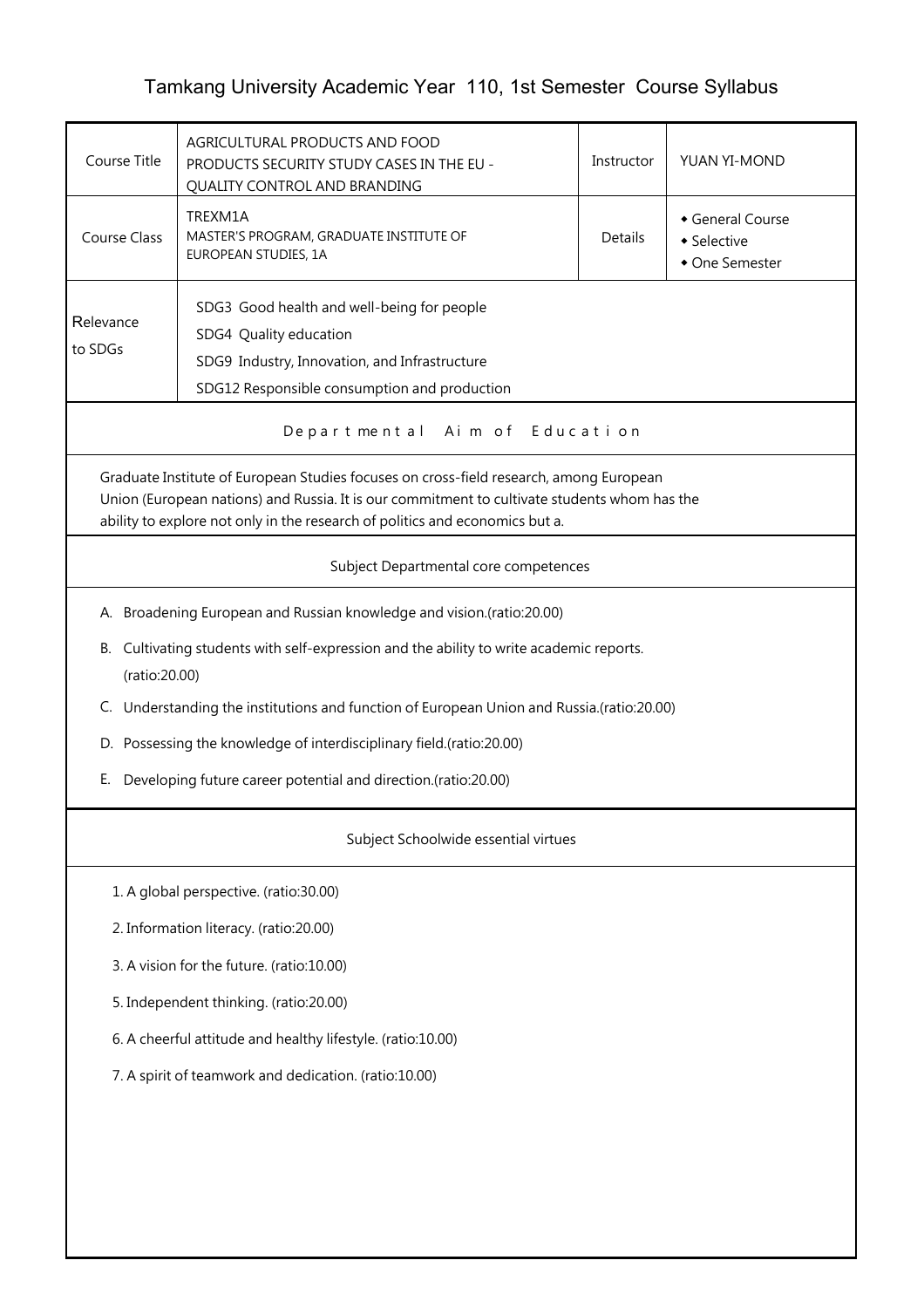|                                                                                                                                                                                                                                                                                                                                                                                                                                                                                                                                                                                                                                                                                                           | Course<br>Introduction                                                                                                                                                                                                                                                                     |                                                 | Union and world trade.   | To know the history and function of the Common Agricultural Policy(CAP)in<br>European Union. And to understand the role and influence of CAP in European |                                       |  |  |
|-----------------------------------------------------------------------------------------------------------------------------------------------------------------------------------------------------------------------------------------------------------------------------------------------------------------------------------------------------------------------------------------------------------------------------------------------------------------------------------------------------------------------------------------------------------------------------------------------------------------------------------------------------------------------------------------------------------|--------------------------------------------------------------------------------------------------------------------------------------------------------------------------------------------------------------------------------------------------------------------------------------------|-------------------------------------------------|--------------------------|----------------------------------------------------------------------------------------------------------------------------------------------------------|---------------------------------------|--|--|
| The correspondences between the course's instructional objectives and the cognitive, affective,<br>and psychomotor objectives.<br>Differentiate the various objective methods among the cognitive, affective and psychomotor<br>domains of the course's instructional objectives.<br>I. Cognitive: Emphasis upon the study of various kinds of knowledge in the cognition of<br>the course's veracity, conception, procedures, outcomes, etc.<br>II. Affective: Emphasis upon the study of various kinds of knowledge in the course's appeal,<br>morals, attitude, conviction, values, etc.<br>III. Psychomotor: Emphasis upon the study of the course's physical activity and technical<br>manipulation. |                                                                                                                                                                                                                                                                                            |                                                 |                          |                                                                                                                                                          |                                       |  |  |
| No.                                                                                                                                                                                                                                                                                                                                                                                                                                                                                                                                                                                                                                                                                                       |                                                                                                                                                                                                                                                                                            | <b>Teaching Objectives</b><br>objective methods |                          |                                                                                                                                                          |                                       |  |  |
| $\mathbf{1}$                                                                                                                                                                                                                                                                                                                                                                                                                                                                                                                                                                                                                                                                                              | 1. Introduction of EU CAP Institution, Structure and<br>Cognitive<br><b>Functions</b><br>2. Analyze the reform of CAP and consequences on<br>enlarged EU<br>3.EU Agricultural products and<br>World trade<br>4. New sustainable role: Environment, Health, Quality of<br>life, Social life |                                                 |                          |                                                                                                                                                          |                                       |  |  |
|                                                                                                                                                                                                                                                                                                                                                                                                                                                                                                                                                                                                                                                                                                           |                                                                                                                                                                                                                                                                                            |                                                 |                          | The correspondences of teaching objectives : core competences, essential virtues, teaching methods, and assessment                                       |                                       |  |  |
| No.                                                                                                                                                                                                                                                                                                                                                                                                                                                                                                                                                                                                                                                                                                       | Core Competences                                                                                                                                                                                                                                                                           |                                                 | <b>Essential Virtues</b> | <b>Teaching Methods</b>                                                                                                                                  | Assessment                            |  |  |
| 1                                                                                                                                                                                                                                                                                                                                                                                                                                                                                                                                                                                                                                                                                                         | ABCDE                                                                                                                                                                                                                                                                                      |                                                 | 123567                   | Lecture, Discussion                                                                                                                                      | Report(including oral and<br>written) |  |  |
|                                                                                                                                                                                                                                                                                                                                                                                                                                                                                                                                                                                                                                                                                                           |                                                                                                                                                                                                                                                                                            |                                                 |                          | Course Schedule                                                                                                                                          |                                       |  |  |
| Week                                                                                                                                                                                                                                                                                                                                                                                                                                                                                                                                                                                                                                                                                                      | <b>Course Contents</b><br>Date                                                                                                                                                                                                                                                             |                                                 |                          | Note                                                                                                                                                     |                                       |  |  |
| 1                                                                                                                                                                                                                                                                                                                                                                                                                                                                                                                                                                                                                                                                                                         | $110/09/22$ ~<br>110/09/28                                                                                                                                                                                                                                                                 | 課程介紹                                            |                          |                                                                                                                                                          |                                       |  |  |
| 2                                                                                                                                                                                                                                                                                                                                                                                                                                                                                                                                                                                                                                                                                                         | $110/09/29$ ~<br>歐洲內外供應需求、歷程<br>110/10/05                                                                                                                                                                                                                                                  |                                                 |                          |                                                                                                                                                          |                                       |  |  |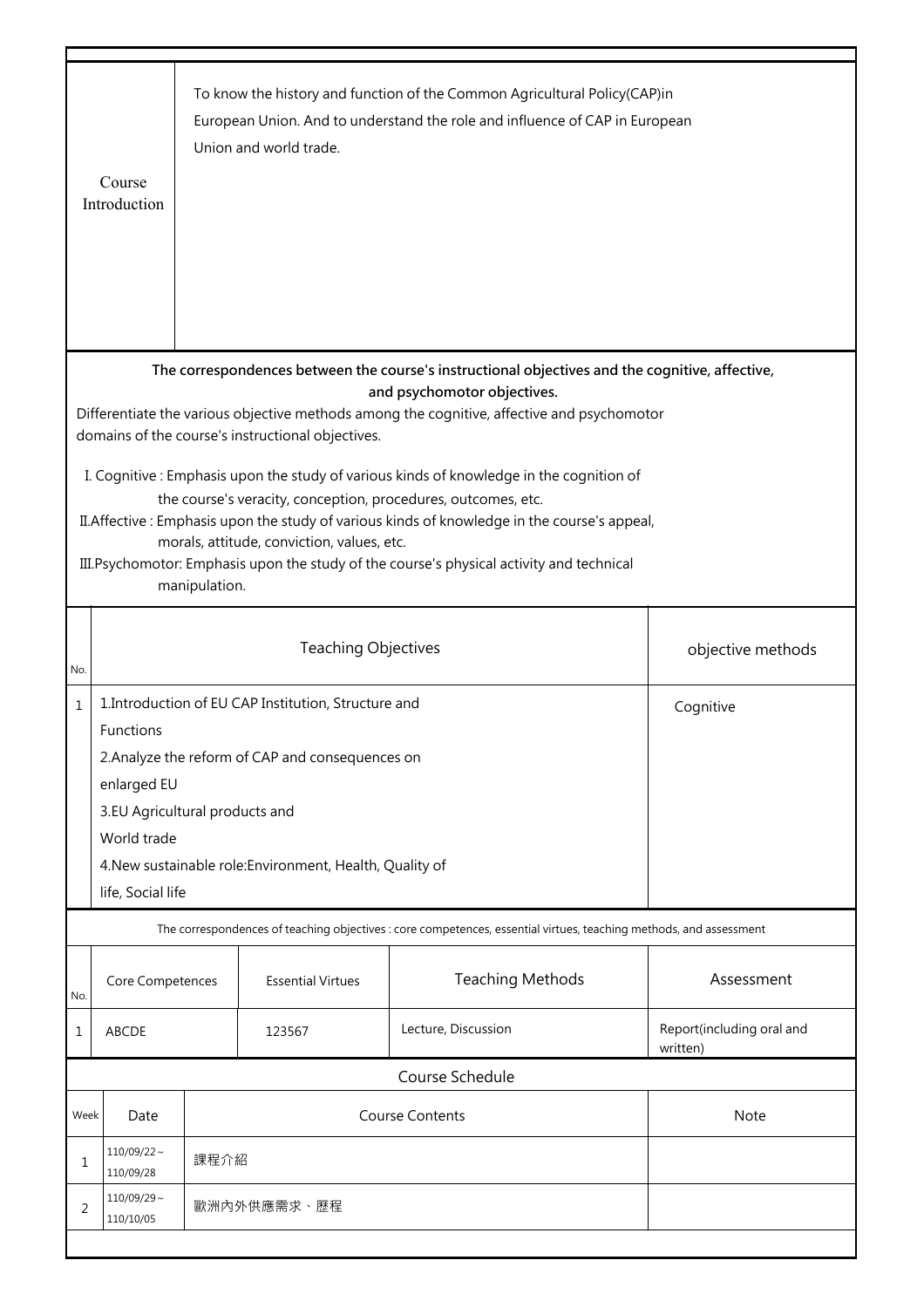| 3                                   | $110/10/06 \sim$<br>110/10/12                | 新觀點:環境、資源、動物福利等 產品的品質與安全控管                                                                                                                                                                                                                  |  |  |
|-------------------------------------|----------------------------------------------|---------------------------------------------------------------------------------------------------------------------------------------------------------------------------------------------------------------------------------------------|--|--|
| 4                                   | $110/10/13 \sim$<br>110/10/19                | 過去歐盟農業政策的改革                                                                                                                                                                                                                                 |  |  |
| 5                                   | $110/10/20 \sim$<br>110/10/26                | 歐盟農業政策的演變(從羅馬條約到西元2千年)                                                                                                                                                                                                                      |  |  |
| 6                                   | $110/10/27 \sim$<br>110/11/02                | 品種的改良和基因改造                                                                                                                                                                                                                                  |  |  |
| 7                                   | $110/11/03 \sim$<br>110/11/09                | 歐盟的規範、地理標示                                                                                                                                                                                                                                  |  |  |
| 8                                   | $110/11/10 \sim$<br>110/11/16                | 校外教學                                                                                                                                                                                                                                        |  |  |
| 9                                   | $110/11/17 \sim$<br>110/11/23                | 校外專業人士演講(視疫情狀況而定)                                                                                                                                                                                                                           |  |  |
| 10                                  | $110/11/24$ ~<br>110/11/30                   | 從田園到餐桌上的經銷鏈與加工;各個專業組織的角色                                                                                                                                                                                                                    |  |  |
| 11                                  | $110/12/01 \sim$<br>110/12/07                | 歐洲食品加工業的多元成長                                                                                                                                                                                                                                |  |  |
| 12                                  | $110/12/08 \sim$<br>110/12/14                | 歐洲各地區的特產                                                                                                                                                                                                                                    |  |  |
| 13                                  | $110/12/15 \sim$<br>110/12/21                | 追求品質的動力:各地與世界競標賽與知名專業學校                                                                                                                                                                                                                     |  |  |
| 14                                  | $110/12/22$ ~<br>110/12/28                   | 食品添加物和保健食品多項規範                                                                                                                                                                                                                              |  |  |
| 15                                  | $110/12/29$ ~<br>111/01/04                   | 歐盟品牌定位與品質保障                                                                                                                                                                                                                                 |  |  |
| 16                                  | $111/01/05$ ~<br>111/01/11                   | 高天然成分產品和有機產品市場                                                                                                                                                                                                                              |  |  |
| 17                                  | $111/01/12$ ~<br>結論於歐盟農業政策的未來發展<br>111/01/18 |                                                                                                                                                                                                                                             |  |  |
| 18                                  | $111/01/19$ ~<br>111/01/25                   | 學生報告                                                                                                                                                                                                                                        |  |  |
|                                     |                                              | 分組討論報告一篇                                                                                                                                                                                                                                    |  |  |
|                                     | Requirement                                  |                                                                                                                                                                                                                                             |  |  |
|                                     | <b>Teaching Facility</b>                     | Computer, Projector                                                                                                                                                                                                                         |  |  |
| Textbooks and<br>Teaching Materials |                                              |                                                                                                                                                                                                                                             |  |  |
| References                          |                                              |                                                                                                                                                                                                                                             |  |  |
| Number of<br>Assignment(s)          |                                              | (Filled in by assignment instructor only)                                                                                                                                                                                                   |  |  |
|                                     | Grading<br>Policy                            | $\blacktriangleright \; \text{Attendance} :$<br>$\%$<br>$\blacklozenge$ Midterm Exam:<br>$\%$<br>$\blacklozenge$ Mark of Usual : 40.0 %<br>$\blacktriangleright$ Final Exam:<br>60.0 %<br>$\blacklozenge$ 0ther $\langle \rangle$ :<br>$\%$ |  |  |
|                                     |                                              |                                                                                                                                                                                                                                             |  |  |